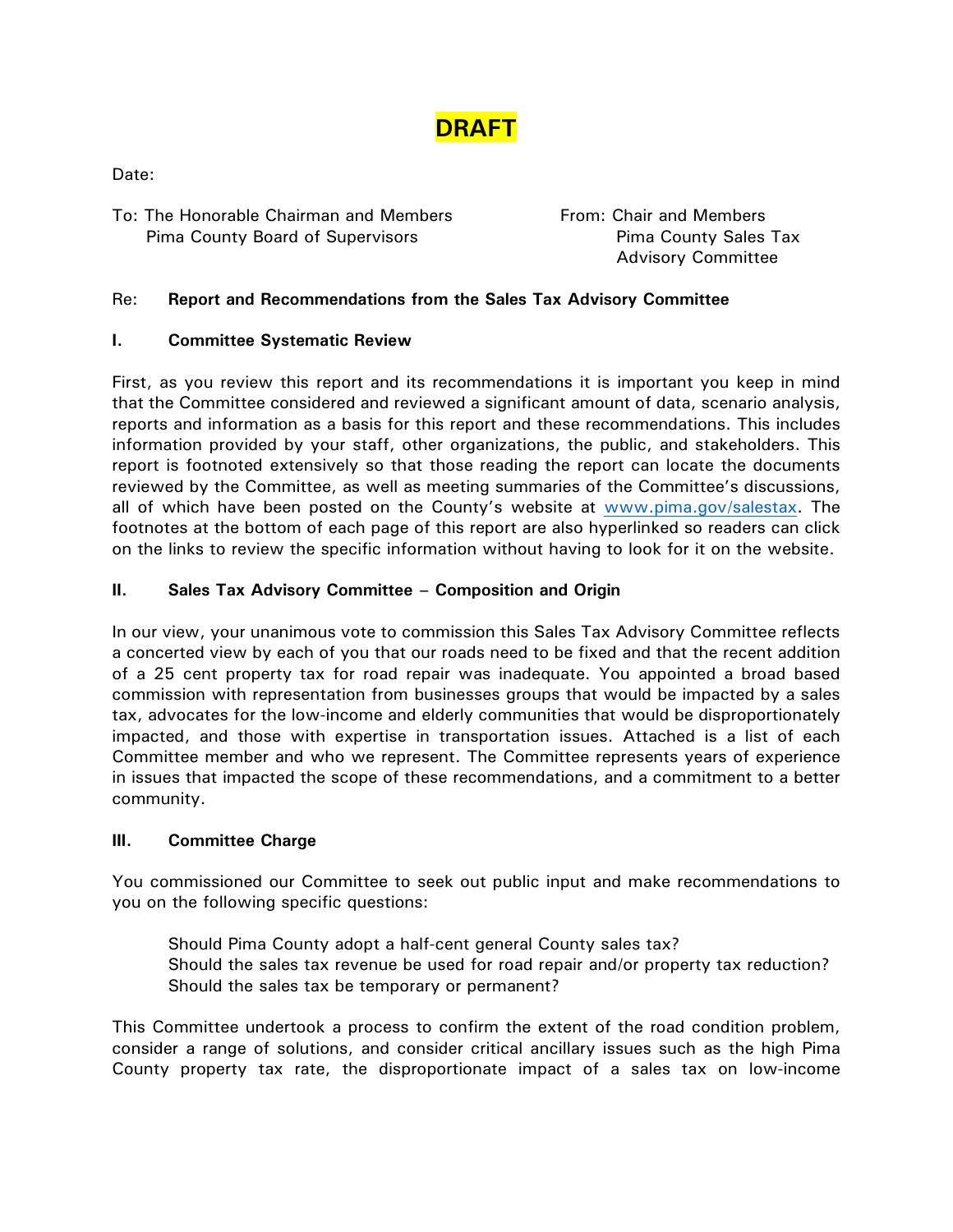Page 2

households, and the need for mechanisms to assure the public that the funding is spent as stated.

## **IV. Findings**

## A. Extent of the problem

It is indisputable that the Committee, government entities, business and advocacy groups and the public have concluded that the roads are in terrible condition and action must be taken now. The public confirmed this in public hearings, meetings and online comments.<sup>[1](#page-1-0)</sup> Tucson Association of Realtors confirmed this in a recent poll.<sup>[2](#page-1-1)</sup> The Tucson Metro Chamber confirmed this during surveys of their member businesses between 2014 and 2017. $3$  Pima Association of Governments (PAG) and Regional Transportation Authority (RTA) staff confirmed this during a presentation to the Committee.<sup>[4](#page-1-3)</sup> Pima County and City of Tucson Transportation staff estimate that 70 percent of the roads in unincorporated Pima county and the City of Tucson are in poor or failing condition.<sup>[5,](#page-1-4)[6](#page-1-5)</sup> The dollars needed to repair the roads to at least a fair condition has been confirmed. Pima County Transportation staff have identified the specific roads, including which treatments are needed and when, and have provided an estimated cost of \$527 million to repair and routinely maintain unincorporated County paved roads over 10 years.<sup>[7](#page-1-6)</sup> City of Tucson Transportation staff estimated that it would cost at least \$800 million to repair the roads within the City of Tucson to at least a fair condition.<sup>[8](#page-1-7)</sup>

Business representatives, the Tucson Association of Realtors and members of the public commented on how our bad road conditions and high property taxes are a disincentive to encouraging businesses to relocate or expand in Pima County.<sup>[9,](#page-1-8)[10](#page-1-9)</sup> In addition, it is estimated that our poor road conditions cost Tucson drivers an extra \$542 in additional vehicle repairs and maintence.<sup>[11](#page-1-10)</sup>

<span id="page-1-3"></span><sup>4</sup> [PAG, the RTA and Regional Transportation Funding, November 13, 2017](http://webcms.pima.gov/UserFiles/Servers/Server_6/File/Government/Transportation/Sales%20Tax%20Advisory%20Committee/Meeting%20Materials/11.13.2017%20Meeting/PAG%20transportation%20funding%20slides%20Nov.%2013%202017.pdf)

<span id="page-1-0"></span> <sup>1</sup> [Summary of Public Input Regarding Possible Pima County Sales Tax](http://webcms.pima.gov/UserFiles/Servers/Server_6/File/Government/Transportation/Sales%20Tax%20Advisory%20Committee/Meeting%20Materials/2.28.2018%20Meeting/Draft%20summary%20of%20public%20input%20sales%20tax.pdf)

<span id="page-1-1"></span><sup>2</sup> [Tucson Association of Realtors November 27-29, 2017 Poll](http://webcms.pima.gov/UserFiles/Servers/Server_6/File/Government/Transportation/Sales%20Tax%20Advisory%20Committee/Meeting%20Materials/2.12.2018%20Meeting/Tucson%20Association%20of%20REALTORS%202017%20Poll.pdf)

<span id="page-1-2"></span><sup>&</sup>lt;sup>3</sup> [February 12, 2017 Sales Tax Advisory Committee meeting summary, presentation by M. Varney](http://webcms.pima.gov/UserFiles/Servers/Server_6/File/Government/Transportation/Sales%20Tax%20Advisory%20Committee/Meeting%20Summaries/2018.02.12.STAC%20meeting%20summary.pdf)

<span id="page-1-4"></span><sup>5</sup> Attachment 2, [Draft Pima County Roadway Pavement Repair and Preservation 10-year Plan for Unincorporated](http://webcms.pima.gov/UserFiles/Servers/Server_6/File/Government/Transportation/Sales%20Tax%20Advisory%20Committee/Post%20Meeting%20Correspondence/2018.02.06.bd-draft.sales.tax.implementation.plan.ord.road.repair.plan.pdf)  [Pima County for Board discussion February 6, 2018](http://webcms.pima.gov/UserFiles/Servers/Server_6/File/Government/Transportation/Sales%20Tax%20Advisory%20Committee/Post%20Meeting%20Correspondence/2018.02.06.bd-draft.sales.tax.implementation.plan.ord.road.repair.plan.pdf)

<span id="page-1-5"></span><sup>6</sup> [Current State of Road Conditions and Road Repair Funding memo to Committee Sept.19,](http://webcms.pima.gov/UserFiles/Servers/Server_6/File/Government/Transportation/Sales%20Tax%20Advisory%20Committee/Meeting%20Materials/9.29.2017%20Meeting/2017.09.19.STAC-STAC.meeting.purpose.scope.pdf) 2017

<span id="page-1-6"></span><sup>7</sup> Attachment 2, [Draft Pima County Roadway Pavement Repair and Preservation 10-year Plan for Unincorporated](http://webcms.pima.gov/UserFiles/Servers/Server_6/File/Government/Transportation/Sales%20Tax%20Advisory%20Committee/Post%20Meeting%20Correspondence/2018.02.06.bd-draft.sales.tax.implementation.plan.ord.road.repair.plan.pdf)  [Pima County for Board discussion February 6, 2018](http://webcms.pima.gov/UserFiles/Servers/Server_6/File/Government/Transportation/Sales%20Tax%20Advisory%20Committee/Post%20Meeting%20Correspondence/2018.02.06.bd-draft.sales.tax.implementation.plan.ord.road.repair.plan.pdf)

<span id="page-1-8"></span><span id="page-1-7"></span><sup>8</sup> [Current State of Road Conditions and Road Repair Funding memo to Committee Sept.19,](http://webcms.pima.gov/UserFiles/Servers/Server_6/File/Government/Transportation/Sales%20Tax%20Advisory%20Committee/Meeting%20Materials/9.29.2017%20Meeting/2017.09.19.STAC-STAC.meeting.purpose.scope.pdf) 2017

<sup>&</sup>lt;sup>9</sup> [January 9, 2018 Sales Tax Advisory Committee meeting summary](http://webcms.pima.gov/UserFiles/Servers/Server_6/File/Government/Transportation/Sales%20Tax%20Advisory%20Committee/Meeting%20Summaries/2018.01.09.STAC%20meeting%20summary.pdf)

<span id="page-1-9"></span><sup>10</sup> [February 12, 2018, Sales Tax Advisory Committee meeting summary](http://webcms.pima.gov/UserFiles/Servers/Server_6/File/Government/Transportation/Sales%20Tax%20Advisory%20Committee/Meeting%20Summaries/2018.02.12.STAC%20meeting%20summary.pdf)

<span id="page-1-10"></span><sup>11</sup> [Tripnet.org 2016](http://www.tripnet.org/docs/Urban_Roads_TRIP_Report_Appendix_C_November_2016.pdf)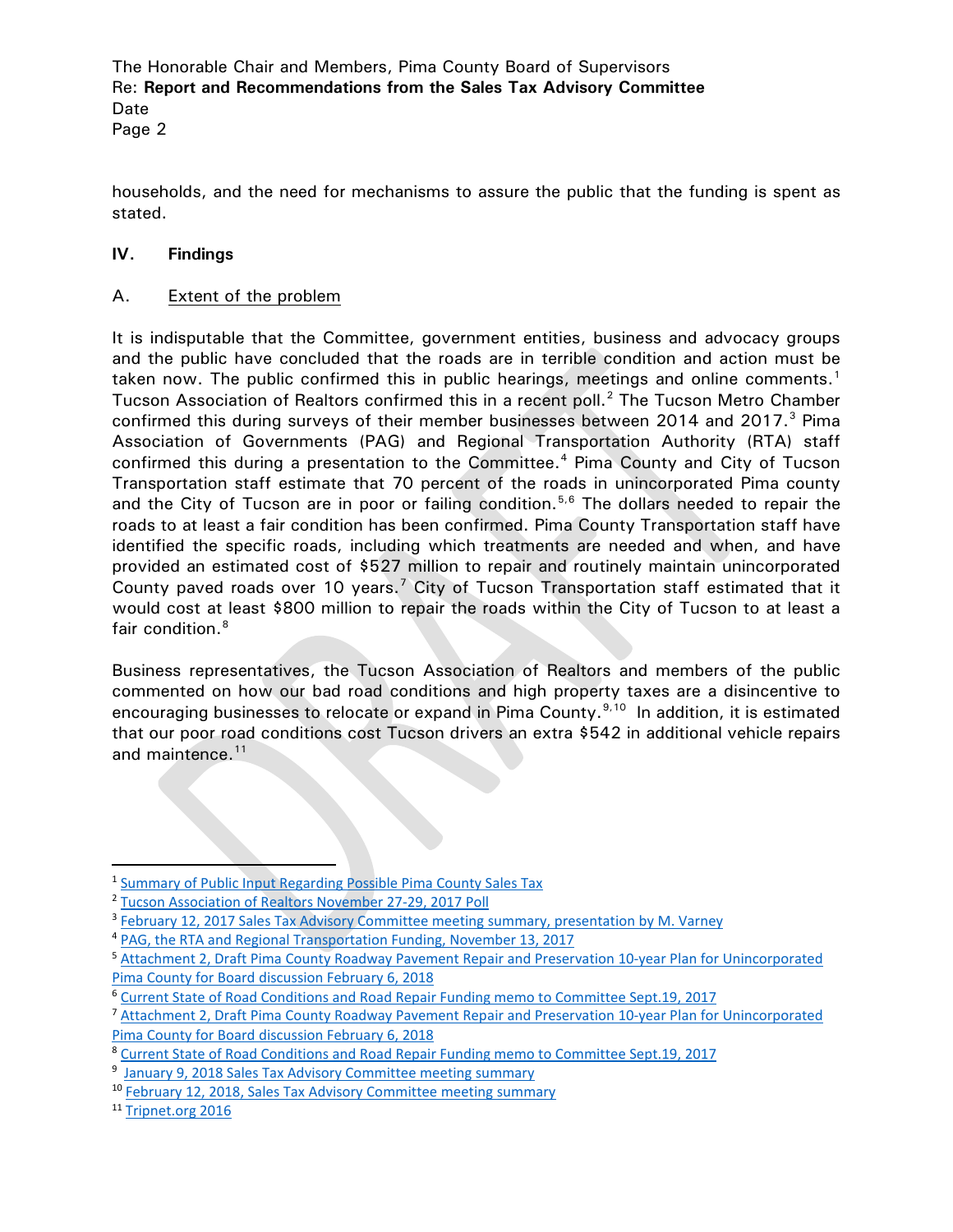Page 3

#### B. Funding the fix

County officials and elected representatives of the County over years have examined multiple non-County sales tax options to secure the funding necessary to repair the roads. However, no acceptable mechanism has been agreed upon to date.<sup>[12](#page-2-0),[13](#page-2-1)</sup> These include, but are not limited to, general obligation bonds funded with property taxes that were rejected by Pima County voters in 2015; insufficient State-shared Highway User Revenue Funds (HURF) that largely fund voter-approved debt issued by the County to expand the capacity of roadways throughout the region; and multiple legislative efforts to increase the state gas tax that was regularly increased until 1990 and has not been increased since then, and to stop the legislature from sweeping HURF funds for other purposes. During our deliberations Supervisor Miller undertook an extensive effort to find revenues for road repair within the County's existing budget. However, the Committee received several detailed memorandums from the County Administrator stating that the funding is simply not available as much of it is legally restricted for the purposes for which it is spent.<sup>[14,](#page-2-2) [15,](#page-2-3) [16,](#page-2-4) [17,](#page-2-5) [18](#page-2-6)</sup>

An independent evaluation by PAG has estimated the need for additional transportation funding for the region though 2045, has summarized possible funding options, and has concluded that the region has the opportunity to determine how to be self-sufficient using local revenue sources.<sup>[19](#page-2-7)</sup> A long-awaited Federal infrastructure plan has now been proposed by the President and based on local match requirements it would be unlikely to help us at all.<sup>[20](#page-2-8)</sup> While the County and RTA continue to support legislation that would result in funding for local road repair, it is clear that funding support from the state or federal legislatures is extremely remote in the near term, not can it be assumed in the long term.  $21, 22$  $21, 22$  $21, 22$  To say otherwise would be providing false hope.

Even with the County's recent action to adopt a 25-cent property tax per \$100 of assessed property valuation for road repair, the Pima County Transportation Advisory Committee (TAC) sent a letter to the Board of Supervisors stating unanimously that the property tax was "severely inadequate to repair the roads in any reasonable period of time," expressed their frustration, and implored you, the Board, to consider any and all road repair funding options.<sup>23</sup> The property tax is estimated to generate about \$19 million a year for the region

<span id="page-2-0"></span> <sup>12</sup> [Current State of Road Conditions and Road Repair Funding memo to Committee Sept.19,](http://webcms.pima.gov/UserFiles/Servers/Server_6/File/Government/Transportation/Sales%20Tax%20Advisory%20Committee/Meeting%20Materials/9.29.2017%20Meeting/2017.09.19.STAC-STAC.meeting.purpose.scope.pdf) <sup>2017</sup>

<span id="page-2-1"></span><sup>13</sup> [September 29, 2017 Sales Tax Advisory Committee Meeting Summary](http://webcms.pima.gov/UserFiles/Servers/Server_6/File/Government/Transportation/Sales%20Tax%20Advisory%20Committee/Meeting%20Summaries/2017.9.29.STAC%20meeting%20summary.FINAL.pdf)

<span id="page-2-2"></span><sup>14</sup> [Pima County Supervisor Miller's 30-day Challenge to find Road Repair Money, Part 1, October 20, 2017](http://webcms.pima.gov/UserFiles/Servers/Server_6/File/Government/Transportation/Sales%20Tax%20Advisory%20Committee/Meeting%20Materials/10.27.2017/2017.10.20.STAC.TAC-miller.30.day.challenge.find.road.repair.money.response1.pdf)

<span id="page-2-3"></span><sup>15</sup> [Pima County Supervisor Miller's 30-day Challenge to find Road Repair Money, Part 2, October 31, 2017](http://webcms.pima.gov/UserFiles/Servers/Server_6/File/Government/Transportation/Sales%20Tax%20Advisory%20Committee/Post%20Meeting%20Correspondence/stac.tac-sup.miller.30day.challange.find.road.money.part2.pdf)

<span id="page-2-5"></span><span id="page-2-4"></span><sup>16</sup> [Pima County Supervisor Miller's 30-day Challenge to find Road Repair Money, Part 3, November 8, 2017](http://webcms.pima.gov/UserFiles/Servers/Server_6/File/Government/Transportation/Sales%20Tax%20Advisory%20Committee/Meeting%20Materials/11.13.2017%20Meeting/stac.tac-sup.miller.30day.challange.find.road.money.part3.pdf)

<sup>&</sup>lt;sup>17</sup> [Pima County Supervisor Miller's 30-day Challenge to find Road Repair Money, Part 4, December 4, 2017](http://webcms.pima.gov/UserFiles/Servers/Server_6/File/Government/Transportation/Sales%20Tax%20Advisory%20Committee/Post%20Meeting%20Correspondence/2017.12.4.stac.tac-sup.miller.30day.challange.find.road.money.part4.pdf)

<span id="page-2-6"></span><sup>18</sup> [Pima County Supervisor Miller's 30-day Challenge to find Road Repair Money, Part 5, December 14, 2017](http://webcms.pima.gov/UserFiles/Servers/Server_6/File/Government/Transportation/Sales%20Tax%20Advisory%20Committee/Post%20Meeting%20Correspondence/2017.12.14.stac.tac-miller.30day.challenge.reponse.part5.pdf)

<span id="page-2-7"></span><sup>&</sup>lt;sup>19</sup> [Transportation Funding Options for Southern Arizona, PAG, provided to Committee Sept.19, 2017](http://www.rtamobility.com/documents/pdfs/RTARTF/2016/RTARTF-2016-09-19-TransportationFundingOptions2016-04-28.pdf)

<span id="page-2-8"></span><sup>20</sup> [Federal Infrastructure Funding and the County's One-Half Cent Sales Tax, February 12, 2017](http://webcms.pima.gov/UserFiles/Servers/Server_6/File/Government/Transportation/Sales%20Tax%20Advisory%20Committee/Post%20Meeting%20Correspondence/2018.02.12.bd-federal.infrastructure.funding.county.half.cent.sales.tax.pdf)

<span id="page-2-9"></span><sup>&</sup>lt;sup>21</sup> [Legislative Bills Authorizing Counties to Submit to Voters a Transportation Sales Tax, January 31, 2018](http://webcms.pima.gov/UserFiles/Servers/Server_6/File/Government/Transportation/Sales%20Tax%20Advisory%20Committee/Post%20Meeting%20Correspondence/2018.1.31.stactac-State%20Legislative%20Bills_1.pdf)

<span id="page-2-10"></span><sup>22</sup> [Recommended Legislative Agenda for 2018, December 12, 2017](http://webcms.pima.gov/UserFiles/Servers/Server_6/File/Government/Transportation/Sales%20Tax%20Advisory%20Committee/Meeting%20Materials/12.14.2017%20Meeting/2017.12.12.stac-recommended.legislative.agenda.2018.pdf)

<span id="page-2-11"></span><sup>&</sup>lt;sup>23</sup> [Transportation Advisory Committee letter to Board of Supervisors, October 30, 2017](http://webcms.pima.gov/UserFiles/Servers/Server_6/File/Government/Transportation/Sales%20Tax%20Advisory%20Committee/Post%20Meeting%20Correspondence/2017.10.30.TAC.BOS.identify.adequate.funding.road.repair.needs.pdf)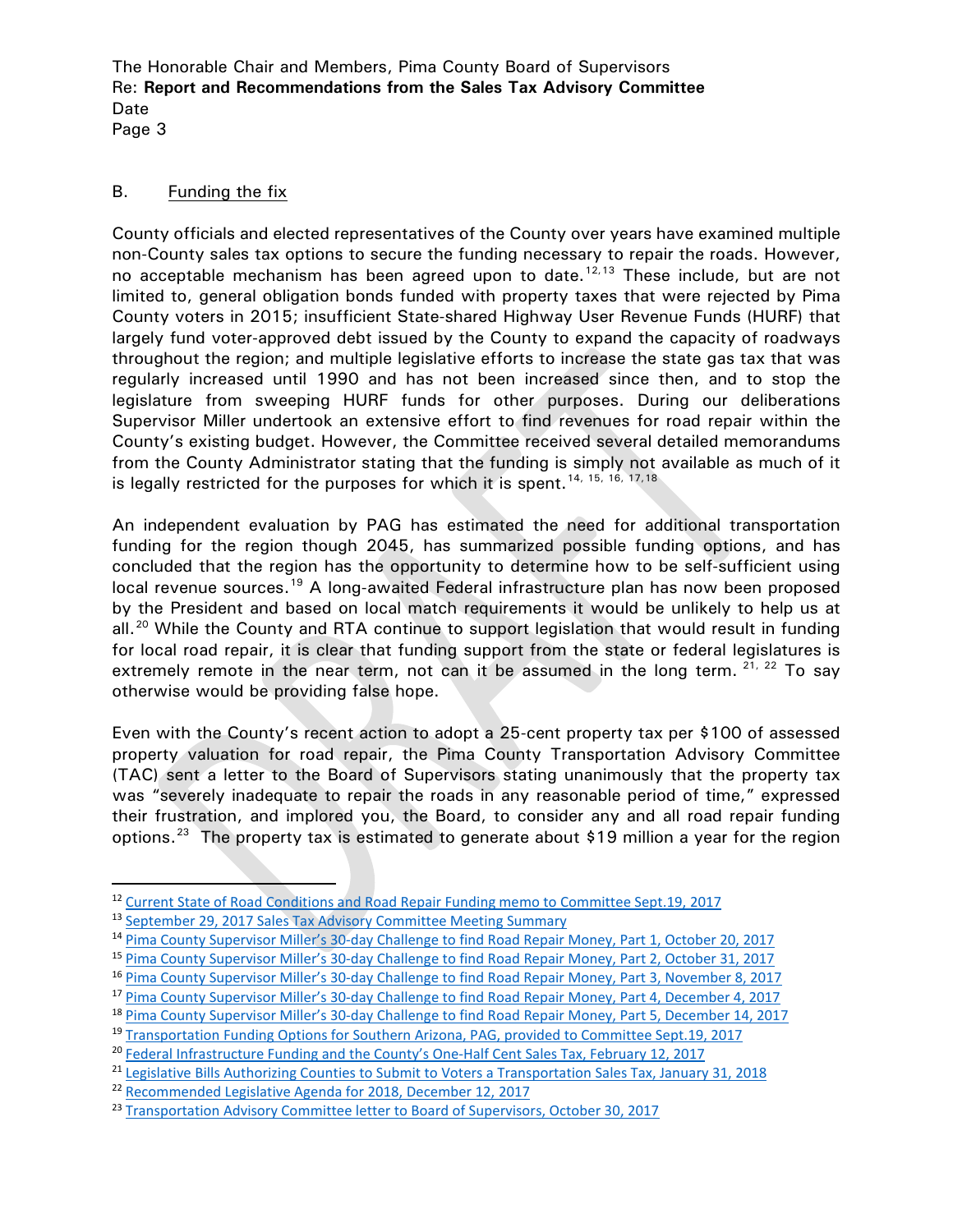Page 4

for repair of local roads only. At that rate, it is estimated to take at least 35 years to fix the roads, assuming the roads don't continue to deteriorate, which they will.  $^{24,25}$  $^{24,25}$  $^{24,25}$  $^{24,25}$  $^{24,25}$ 

Municipalities across the Nation and other Arizona counties are also challenged by this issue and are seeking to find a solution that fits their needs.  $26.27$  $26.27$ 

C. Proposed Solutions

Current analysis indicates that if a sales tax proposal is approved, and depending on the final structure, it can resolve the road repair funding dilemma within 10 years for unincorporated Pima County, and contribute largely to resolving the problem within the City of Tucson and other cities and towns. The Committee and you, the Board, have been presented with two proposals, one authored by Supervisor Christy and one prepared at the request of Supervisor Valadez to include elements specified by Supervisor Valadez. Both also provide a measure of property tax relief.

1. Pima County Supervisor Steve Christy's Just Fix the Roads proposal <sup>[28](#page-3-4), [29](#page-3-5)</sup>

There are three fundamental elements to Supervisor Christy's proposal:

- 1) Board of Supervisors to repeal/de-authorize the 25-cent property tax for road repair.
- 2) Board of Supervisors enacts a one half-cent sales tax by a unanimous vote.
- 3) Board of Supervisors directs sales tax revenue to the RTA, with the mandate that the RTA develop, administrate and execute a 10-year countywide road repair plan.
- 2. Draft Sales Tax Implementation Plan Ordinance, Adopting Resolution and 10 year Road Repair Plan prepared at the request of Supervisor Valadez [30,](#page-3-6)[31,](#page-3-7)[32](#page-3-8)

This proposal would eliminate the 25 cent property tax for road repair and allocate the full amount of sales tax revenues to road repairs in the first year. In subsequent

<span id="page-3-0"></span><sup>&</sup>lt;sup>24</sup> September 29<sup>th</sup> [Sales Tax Advisory Committee Meeting Purpose and Scope, September 19, 2017](http://webcms.pima.gov/UserFiles/Servers/Server_6/File/Government/Transportation/Sales%20Tax%20Advisory%20Committee/Meeting%20Materials/9.29.2017%20Meeting/2017.09.19.STAC-STAC.meeting.purpose.scope.pdf)

<span id="page-3-1"></span><sup>&</sup>lt;sup>25</sup> [September 29, 2017 Sales Tax Advisory Committee Meeting Summary](http://webcms.pima.gov/UserFiles/Servers/Server_6/File/Government/Transportation/Sales%20Tax%20Advisory%20Committee/Meeting%20Summaries/2017.9.29.STAC%20meeting%20summary.FINAL.pdf)

<span id="page-3-2"></span><sup>26</sup> [November 2017 Transportation Funding Ballot Measures, November 11, 2017](http://webcms.pima.gov/UserFiles/Servers/Server_6/File/Government/Transportation/Sales%20Tax%20Advisory%20Committee/Post%20Meeting%20Correspondence/2017.11.21.bd-nov.2017.transporation.funding.ballot.measures.pdf)

<span id="page-3-3"></span><sup>&</sup>lt;sup>27</sup> [Arizona Association of County Engineers, January 16, 2018](http://webcms.pima.gov/UserFiles/Servers/Server_6/File/Government/Transportation/Sales%20Tax%20Advisory%20Committee/Post%20Meeting%20Correspondence/2018.01.16.Arizona%20Association%20of%20County%20Engineers%20-%20Roadway%20Draft%20Study.pdf)

<span id="page-3-4"></span><sup>&</sup>lt;sup>28</sup> [Just Fix the Roads Program, as presented by Supervisor Christy at October 27, 2017 Committee meeting](http://webcms.pima.gov/UserFiles/Servers/Server_6/File/Government/Transportation/Sales%20Tax%20Advisory%20Committee/Meeting%20Materials/10.27.2017/Supervisor-Steve-Christy-Just-Fix-the-Roads-Program.pdf)

<span id="page-3-5"></span><sup>&</sup>lt;sup>29</sup> [Pima County Supervisor Christy's District 4 webpage, summary of plan](http://webcms.pima.gov/UserFiles/Servers/Server_6/File/Government/Transportation/Sales%20Tax%20Advisory%20Committee/Post%20Meeting%20Correspondence/2018.1.31.stactac-State%20Legislative%20Bills_1.pdf)

<span id="page-3-6"></span><sup>30</sup> [Draft Sales Tax Implementation Plan Ordinance and Road Repair Plan for Discussion, February 6, 2018](http://webcms.pima.gov/UserFiles/Servers/Server_6/File/Government/Transportation/Sales%20Tax%20Advisory%20Committee/Meeting%20Materials/2.12.2018%20Meeting/2018.02.06.bd-draft.sales.tax.implementation.plan.ord.road.repair.plan%20(002).pdf)

<span id="page-3-7"></span><sup>&</sup>lt;sup>31</sup> Additional Information – Draft Sales Tax Sales Tax Implementation Plan Ordinance and Road Repair Plan for [Discussion, January 31, 2018](http://webcms.pima.gov/UserFiles/Servers/Server_6/File/Government/Transportation/Sales%20Tax%20Advisory%20Committee/Meeting%20Materials/2.12.2018%20Meeting/2018.1.31.bd.additional%20information%20sales%20tax%20ordinance%20and%20plan%20Feb%206%20Board%20meeting.pdf)

<span id="page-3-8"></span><sup>&</sup>lt;sup>32</sup> [Supervisor Valadez's Plan Summary for Sales Tax Advisory Committee Meeting, February 12, 2018](http://webcms.pima.gov/UserFiles/Servers/Server_6/File/Government/Transportation/Sales%20Tax%20Advisory%20Committee/Meeting%20Materials/2.12.2018%20Meeting/Valadez%20Plan%20Summary_2.12.18.pdf)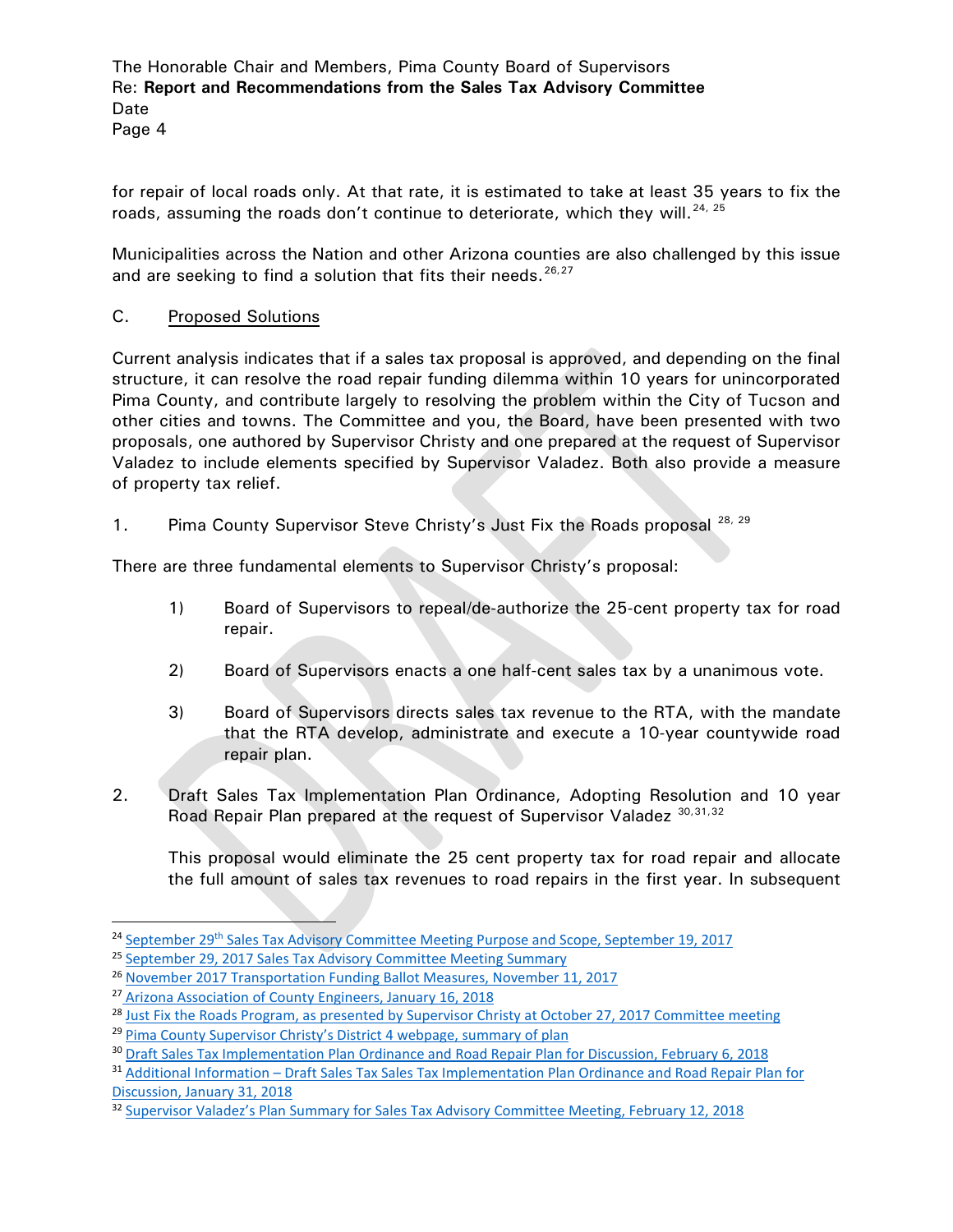Page 5

years, the road repair portion of sales tax revenues would be reduced by 2.5 percent annually with that amount going toward property tax reduction. After year 10, the full sales tax revenues would be applied to property tax reduction. By year 11, this proposal would have the effect of reducing the Pima County primary property tax rate by 31 percent. The 10 years' worth of road repair funds would be shared with cities and towns, based on their proportional population. The road repair funds allocated to unincorporated Pima County roads would be combined with growth in HURF revenues, additional HURF resulting from reductions in debt-service, and Transportation Department cost saving measures, to ensure that all Countymaintained paved roads in unincorporated Pima County are repaired to at least a fair condition and maintained within the 10 years. Transportation staff developed a detailed draft 10-year road repair plan with each road listed by condition, treatment type and schedule for treatment.<sup>[33](#page-4-0)</sup>

An ordinance could be adopted by a majority of the Board of Supervisors that specifies how the sales tax revenues would be allocated between road repair and property tax reduction, how the road repair portion would be allocated between the cities and towns, and would include a detailed 10 year plan for repairing and maintaining every unincorporated Pima County paved road. The ordinance could also include some method of mitigating the sales tax impact to low-income households.

A resolution, which could only be adopted by a unanimous vote of the Board of Supervisors, would require that the revenues be deposited into segregated funds for clear line of sight accounting and auditing (road repair fund and general fund); RTA to oversee county and municipalities road repair programs, including annual audits, establishment of performance standards and best practices for road repair, and evaluation of the road repair programs; additional annual audit by Arizona Auditor General's office; if either audit finds funds misspent, County has opportunity to reimburse the road fund, and if that does not occur, the sales tax is terminated.

- D. Ancillary Issues
- 1. Both of the scenarios proposed have the positive effect of reducing the Pima County primary property tax rate.

Clearly the public and the business community prioritized fixing the roads as the most important use of the sales tax revenues.  $34, 35$  $34, 35$  $34, 35$  But we also heard public support for using the sales tax revenue for a combination of road repair and property tax relief.<sup>[36](#page-4-3)</sup> Tucson Association of Realtors favors this combination, and their 2017 poll showed that a slight majority responded in favor of a County half-cent sales tax for road repair and property tax

<span id="page-4-0"></span><sup>33</sup> Draft Road List - [10 Year Road Repair Plan for Unincorporated Pima County](http://webcms.pima.gov/UserFiles/Servers/Server_6/File/Government/Transportation/Sales%20Tax%20Advisory%20Committee/Post%20Meeting%20Correspondence/Draft%20Road%20List%2010%20Year%20Plan%20for%20Unincorporated%20Pima%20County.pdf)

<span id="page-4-1"></span><sup>&</sup>lt;sup>34</sup> [Summary of Public Input Regarding Possible Pima County Sales Tax](http://webcms.pima.gov/UserFiles/Servers/Server_6/File/Government/Transportation/Sales%20Tax%20Advisory%20Committee/Meeting%20Materials/2.28.2018%20Meeting/Draft%20summary%20of%20public%20input%20sales%20tax.pdf)

<span id="page-4-2"></span><sup>35</sup> February 12, 2017 Sales Tax [Advisory Committee meeting summary, presentation by M. Varney](http://webcms.pima.gov/UserFiles/Servers/Server_6/File/Government/Transportation/Sales%20Tax%20Advisory%20Committee/Meeting%20Summaries/2018.02.12.STAC%20meeting%20summary.pdf)

<span id="page-4-3"></span><sup>36</sup> [Summary of Public Input Regarding Possible Pima County Sales Tax](http://webcms.pima.gov/UserFiles/Servers/Server_6/File/Government/Transportation/Sales%20Tax%20Advisory%20Committee/Meeting%20Materials/2.28.2018%20Meeting/Draft%20summary%20of%20public%20input%20sales%20tax.pdf)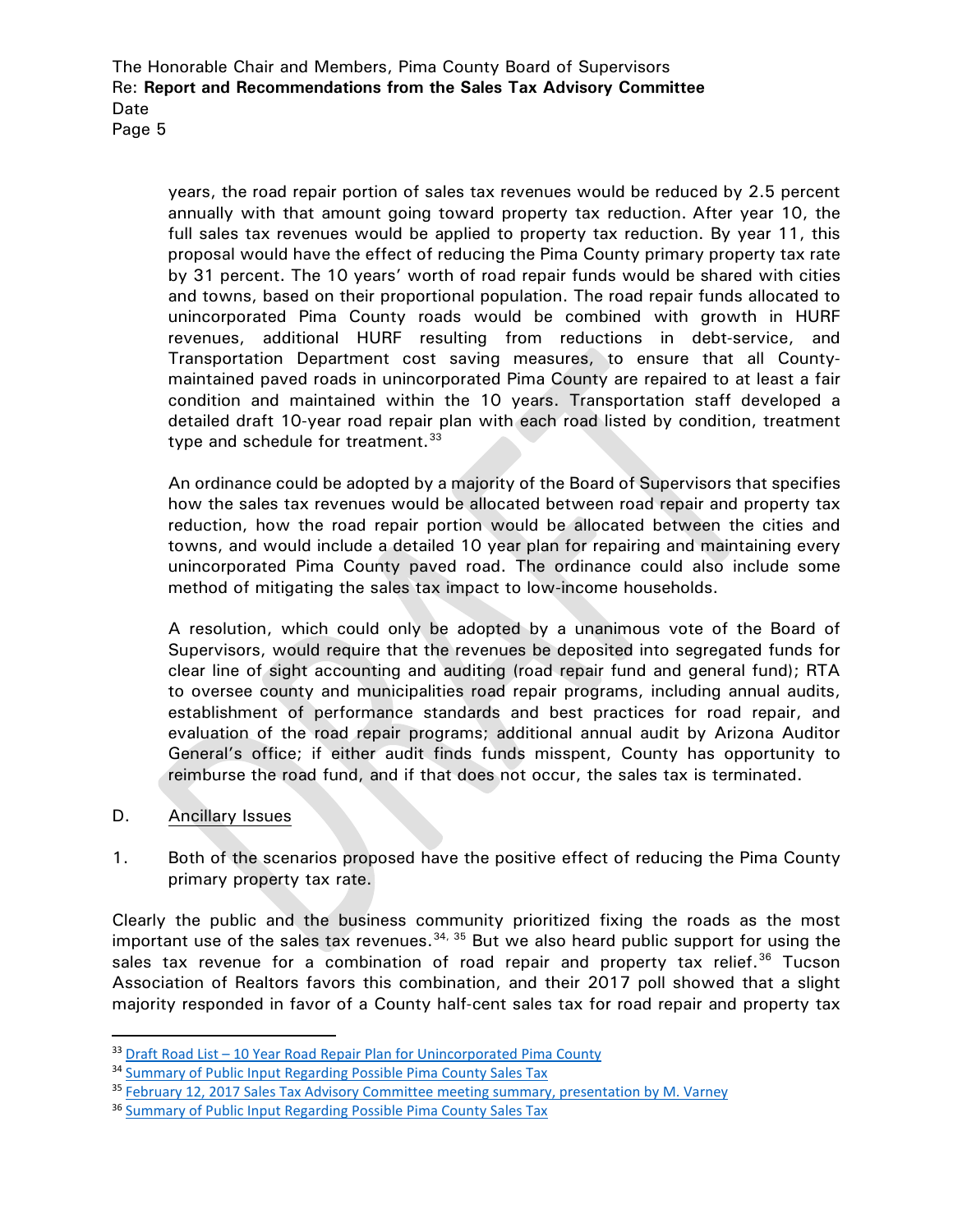reduction.<sup>[37](#page-5-0)</sup> Those responding from Supervisorial Districts 1, 3 and 5 were slightly more in favor of a sales tax for road repair and property tax reduction than those in Districts 2 and 4.[38](#page-5-1)

We heard from staff that Pima County has the highest primary property tax rate of all Arizona counties. All other Arizona counties have one or more sales taxes that fund a portion of their general funds or general fund-type expenses, diversifying their revenue base.<sup>[39,](#page-5-2)[40](#page-5-3)</sup> The idea of a sales tax for both road repair and property tax relief was not created by Pima County. Yavapai County, in 1994, adopted a general county sales tax to specifically reduce property taxes and fund the construction/reconstruction of roads throughout the County.<sup>[41](#page-5-4)</sup>

We heard from Tucson Association of Realtors that Arizona has one of the most complicated property tax systems in the nation; owner-occupied residential properties are heavily subsidized, powerful industries carve out special exemptions that reduce their property taxes, and many of the areas largest employers are governmental and therefore don't pay property taxes, all of which has the effect of increasing the tax burden the average business and renters.<sup>[42,](#page-5-5) [43](#page-5-6)</sup>

We heard from the public and Tucson Association of Realtors that Pima County's high property tax rate is a barrier to business investment and job growth in Pima County. <sup>[44,](#page-5-7)[45](#page-5-8)</sup> Pima County's high property tax rate contributes to exceedances of the one percent Arizona constitutional limit on primary property taxes, largely for homeowners located in the City of Tucson and Tucson Unified School District (TUSD), costing the State and other taxpayers to subsidize property taxes for these homeowners.<sup>[46](#page-5-9)</sup> This has led to efforts by the State legislature to pass millions of dollars of costs to the County, and to continued criticism of Pima County by the Arizona Tax Research Association – a powerful lobbying organization.<sup>[47](#page-5-10)</sup>

The majority of respondents to the Tucson Association of Realtors poll agreed with the following statements: A half-cent sales tax is a small price to pay for better roads and lower property taxes; it is not fair that property and business owners are the only source of revenue for county services; and sales taxes are a good way to lessen the overall tax load on local residents by having visitors and tourists pay their fair share.<sup>[48](#page-5-11)</sup> Up to 17 percent of the sales

<span id="page-5-0"></span> <sup>37</sup> [Tucson Association of Realtors November 27-29, 2017 Poll](http://webcms.pima.gov/UserFiles/Servers/Server_6/File/Government/Transportation/Sales%20Tax%20Advisory%20Committee/Meeting%20Materials/2.12.2018%20Meeting/Tucson%20Association%20of%20REALTORS%202017%20Poll.pdf)

<span id="page-5-1"></span><sup>38</sup> [February 12, 2017 Sales Tax Advisory Committee meeting summary, presentation by S. Huffman](http://webcms.pima.gov/UserFiles/Servers/Server_6/File/Government/Transportation/Sales%20Tax%20Advisory%20Committee/Meeting%20Summaries/2018.02.12.STAC%20meeting%20summary.pdf)

<span id="page-5-2"></span><sup>&</sup>lt;sup>39</sup> [January 9, 2018 Sales Tax Advisory Committee meeting summary](http://webcms.pima.gov/UserFiles/Servers/Server_6/File/Government/Transportation/Sales%20Tax%20Advisory%20Committee/Meeting%20Summaries/2018.01.09.STAC%20meeting%20summary.pdf)

<span id="page-5-3"></span><sup>40</sup> [Sales Tax Advisory Committee Presentation, Supervisor Ramon Valadez, January 9, 2018](http://webcms.pima.gov/UserFiles/Servers/Server_6/File/Government/Transportation/Sales%20Tax%20Advisory%20Committee/Meeting%20Materials/1.09.2018%20Meeting/20170109%20-%20Valadez%20STAC%20Presentation.pdf)

<span id="page-5-4"></span><sup>41</sup> Countywide [Sales Tax Dedicated to Property Tax Relief and Local Pavement Preservation and Repair, June 20,](http://webcms.pima.gov/UserFiles/Servers/Server_6/File/Government/Administration/CHHmemosFor%20Web/2017/June/Countywide%20Sales%20Tax%20Dedicated%20to%20Property%20Tax%20Relief.pdf)  [2017](http://webcms.pima.gov/UserFiles/Servers/Server_6/File/Government/Administration/CHHmemosFor%20Web/2017/June/Countywide%20Sales%20Tax%20Dedicated%20to%20Property%20Tax%20Relief.pdf)

<span id="page-5-5"></span><sup>42</sup> [Tucson Association of Realtors, Arizona and Property Taxes](http://webcms.pima.gov/UserFiles/Servers/Server_6/File/Government/Transportation/Sales%20Tax%20Advisory%20Committee/Meeting%20Materials/9.29.2017%20Meeting/Tucson%20Association%20of%20Realtors%20Arizona%20Property%20Taxes.pdf)

<span id="page-5-6"></span><sup>43</sup> [February 12, 2017 Sales Tax Advisory Committee meeting summary, presentation by S. Huffman](http://webcms.pima.gov/UserFiles/Servers/Server_6/File/Government/Transportation/Sales%20Tax%20Advisory%20Committee/Meeting%20Summaries/2018.02.12.STAC%20meeting%20summary.pdf)

<span id="page-5-7"></span><sup>44</sup> [Summary of Public Input Regarding Possible Pima County Sales Tax](http://webcms.pima.gov/UserFiles/Servers/Server_6/File/Government/Transportation/Sales%20Tax%20Advisory%20Committee/Meeting%20Materials/2.28.2018%20Meeting/Draft%20summary%20of%20public%20input%20sales%20tax.pdf)

<span id="page-5-8"></span><sup>45</sup> [February 12, 2017 Sales Tax Advisory Committee meeting summary, presentation by S. Huffman](http://webcms.pima.gov/UserFiles/Servers/Server_6/File/Government/Transportation/Sales%20Tax%20Advisory%20Committee/Meeting%20Summaries/2018.02.12.STAC%20meeting%20summary.pdf)

<span id="page-5-9"></span><sup>46</sup> [Half-cent Sale Tax for Road Repair and Property Tax Reduction Over 15 Years, October 18, 2017](http://webcms.pima.gov/UserFiles/Servers/Server_6/File/Government/Transportation/Sales%20Tax%20Advisory%20Committee/Meeting%20Materials/10.27.2017/stac-half.cent.sales.tax.road.repair.prop.tax.15.years.pdf)

<span id="page-5-10"></span><sup>47</sup> [Arizona Tax Research Association Newsletter, September 2017](http://webcms.pima.gov/UserFiles/Servers/Server_6/File/Government/Transportation/Sales%20Tax%20Advisory%20Committee/Meeting%20Materials/9.29.2017%20Meeting/2017.9.ATRA%20Newletter.pdf)

<span id="page-5-11"></span><sup>48</sup> [Tucson Association of Realtors November 27-29, 2017 Poll](http://webcms.pima.gov/UserFiles/Servers/Server_6/File/Government/Transportation/Sales%20Tax%20Advisory%20Committee/Meeting%20Materials/2.12.2018%20Meeting/Tucson%20Association%20of%20REALTORS%202017%20Poll.pdf)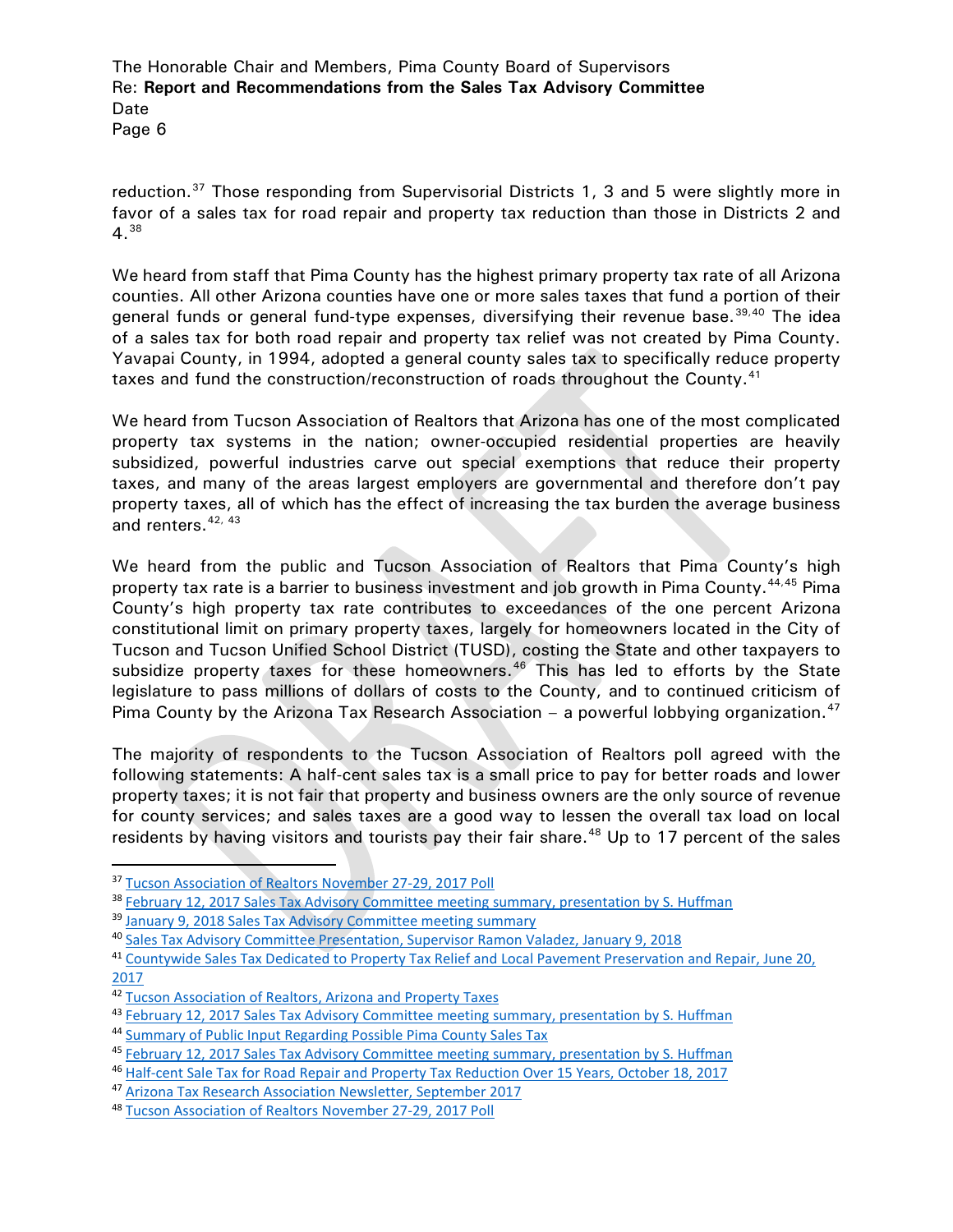Page 7

tax would be paid by visitors and businesses outside the County, lessening the tax burden on Pima County property tax payers.<sup>[49](#page-6-0)</sup>

2. Sales taxes do disproportionately impact low-income households.

Your staff provided us with detailed information estimating the cost of the sales tax on households of various incomes, the regressive nature of sales taxes and property taxes in comparison to income taxes in Arizona, the number of low-income households and households living in poverty in Pima County, and possible mitigation measures. <sup>[50,](#page-6-1)[51](#page-6-2)</sup> We discussed the issue at length during Committee meetings.<sup>[52,](#page-6-3)[53](#page-6-4)</sup> Our Vice-Chair provided concerning information about the 155,000 individuals in Pima County that are considered "food insecure" and accessed hunger relief services in a given year. [54](#page-6-5)

While the cost of a County half-cent sales tax to the average income household in Pima County is estimated to be \$91 a year or \$7.58 per month, about one-third or 128,000 households in Pima County are estimated to have incomes below \$30,000 and are therefore estimated to pay about \$36 to \$48 a year or \$3 to \$4 per month per household. While lowincome households are disproportionally impacted by sales taxes, at least one-third of households at the lower-income levels own homes and would see a reduction in Pima County primary property taxes if some or all of the sales tax revenue is applied to property tax reduction. More than two-thirds of households at even the lowest income levels own cars and would see some reduction in vehicle maintence and repair costs if the funding went to road repair. The City of Tucson's 2017 voter-approved half-cent sales tax is set to expire in four years, at which time the total sales tax in the City would be reduced by a half-cent. There is a specific increased sales tax income tax credit in Arizona for low-income individuals and households that was established when voters increased the State sales tax for education in 2000. This shows that there is precedence for including mitigation measures with sales tax increases. You, the Board could increase County support for the United Way's free tax filling assistance program to increase the number of households taking this credit. In addition, you, the Board, could consider allocating one-percent from a County half-cent sales tax to programs and services that increase the financial stability of low-income households that would be disproportionally impacted by the sales tax.

<span id="page-6-0"></span> <sup>49</sup> [Countywide Sales Tax Dedicated to Property Tax Relief and Local Pavement Preservation and Repair, June 20,](http://webcms.pima.gov/UserFiles/Servers/Server_6/File/Government/Administration/CHHmemosFor%20Web/2017/June/Countywide%20Sales%20Tax%20Dedicated%20to%20Property%20Tax%20Relief.pdf)  [2017](http://webcms.pima.gov/UserFiles/Servers/Server_6/File/Government/Administration/CHHmemosFor%20Web/2017/June/Countywide%20Sales%20Tax%20Dedicated%20to%20Property%20Tax%20Relief.pdf)

<span id="page-6-1"></span><sup>50</sup> December 14, 2017 Agenda Item Concerning the impact of a Possible Sales Tax on Low-Income Households, [December 8, 2017](http://webcms.pima.gov/UserFiles/Servers/Server_6/File/Government/Transportation/Sales%20Tax%20Advisory%20Committee/Meeting%20Materials/12.14.2017%20Meeting/2017.12.8.stac-possible.sales.tax.low.income.households.pdf)

<span id="page-6-2"></span><sup>51</sup> [Additional Information Concerning a Proposed County General Sales Tax and the Impact to Low-Income](http://webcms.pima.gov/UserFiles/Servers/Server_6/File/Government/Transportation/Sales%20Tax%20Advisory%20Committee/Meeting%20Materials/2.12.2018%20Meeting/2018.1.31.stac.Sales%20Tax%20and%20the%20Impact%20to%20Low-Income%20Households.pdf)  [Households, January 31, 2018](http://webcms.pima.gov/UserFiles/Servers/Server_6/File/Government/Transportation/Sales%20Tax%20Advisory%20Committee/Meeting%20Materials/2.12.2018%20Meeting/2018.1.31.stac.Sales%20Tax%20and%20the%20Impact%20to%20Low-Income%20Households.pdf)

<span id="page-6-3"></span><sup>52</sup> [January 9, 2018 Sales Tax Advisory Committee meeting summary](http://webcms.pima.gov/UserFiles/Servers/Server_6/File/Government/Transportation/Sales%20Tax%20Advisory%20Committee/Meeting%20Summaries/2018.01.09.STAC%20meeting%20summary.pdf)

<span id="page-6-4"></span><sup>53</sup> [February 12, 2018, Sales Tax Advisory Committee meeting summary](http://webcms.pima.gov/UserFiles/Servers/Server_6/File/Government/Transportation/Sales%20Tax%20Advisory%20Committee/Meeting%20Summaries/2018.02.12.STAC%20meeting%20summary.pdf)

<span id="page-6-5"></span><sup>54</sup> December 14, 2017 Agenda Item Concerning the impact of a Possible Sales Tax on Low-Income Households, [December 8, 2017](http://webcms.pima.gov/UserFiles/Servers/Server_6/File/Government/Transportation/Sales%20Tax%20Advisory%20Committee/Meeting%20Materials/12.14.2017%20Meeting/2017.12.8.stac-possible.sales.tax.low.income.households.pdf)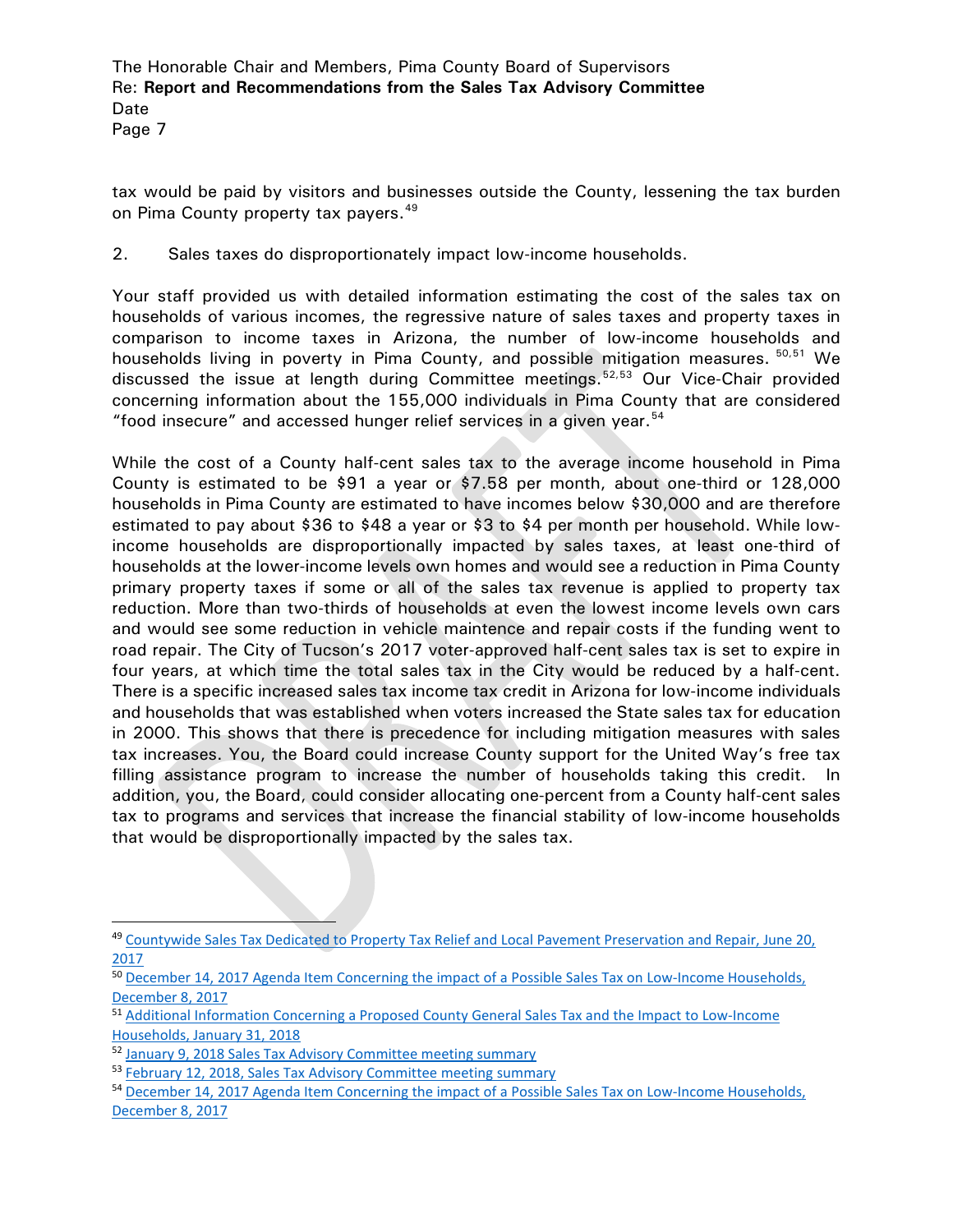Page 8

Business representatives, the Tucson Association of Realtors and members of the public commented on how our bad road conditions and high property taxes are a disincentive to encouraging businesses to relocate or expand in Pima County. Key to addressing poverty and raising incomes is growing good paying jobs. [55](#page-7-0),[56,](#page-7-1)[57](#page-7-2)

Low income residents pay property taxes whether they are renters or property owners. For Pima County to continue to rely exclusively on property taxes also has major consequences for renters as rental properties do not receive the State aid subsidies and property valuation growth limitations that significantly lower property taxes for homeowners in Arizona.<sup>[58](#page-7-3)</sup> These higher property taxes are most assuredly passed on to renters.

3. Need for assurances that the funding will be utilized as stated

We heard clearly from the public, those in support of a sales tax and those opposed, that there needs to be iron clad assurances that the funding will be spent for the stated purposes.<sup>[59](#page-7-4)</sup> Supervisor Christy's plan attempts this by transferring all responsibility for administering the road repair programs to the RTA. While the County Attorney's office has determined that you, the Board, cannot delegate the decision on prioritizing roads for repair, that leaves many other administrative roles that could be delegated to the RTA. $^{60}$  $^{60}$  $^{60}$  The proposal prepared at the request of Supervisor Valadez attempts this by requiring two annual independent audits, one to be conducted by the RTA and one to be conducted by the State's Auditor General's Office, a termination clause if funding is misspent and not corrected, and RTA responsibility for evaluating County and municipal road repair programs based on best practices and standards.

# **V. Public Input**

Several methods were used to solicit input from the public on a possible sales tax, the results of which were then regularly communicated to the Committee as a whole.<sup>[61](#page-7-6)</sup> The majority of public comments were received at the seven public hearings held throughout the County, and through online feedback forms. Overall, there was generally more support for a sales tax than not. The far majority of those in support stated the funding should be used for road repair. There was some support for a combination of road repair and property tax reduction. There was little support for only property tax reduction. Public comments were split equally over the term of the sales tax – temporary or permanent. Those in support of a sales tax, and those opposed, clearly stated that there needs to be assurances that the funding is spent as stated. Those opposed often commented that taxes were too high already and/or the

<span id="page-7-0"></span> <sup>55</sup> [January 9, 2018 Sales Tax Advisory Committee meeting summary](http://webcms.pima.gov/UserFiles/Servers/Server_6/File/Government/Transportation/Sales%20Tax%20Advisory%20Committee/Meeting%20Summaries/2018.01.09.STAC%20meeting%20summary.pdf)

<span id="page-7-1"></span><sup>56</sup> [February 12, 2018, Sales Tax Advisory Committee meeting summary](http://webcms.pima.gov/UserFiles/Servers/Server_6/File/Government/Transportation/Sales%20Tax%20Advisory%20Committee/Meeting%20Summaries/2018.02.12.STAC%20meeting%20summary.pdf)

<span id="page-7-2"></span><sup>57</sup> [Summary of Public Input Regarding Possible Pima County Sales Tax](http://webcms.pima.gov/UserFiles/Servers/Server_6/File/Government/Transportation/Sales%20Tax%20Advisory%20Committee/Meeting%20Materials/2.28.2018%20Meeting/Draft%20summary%20of%20public%20input%20sales%20tax.pdf)

<span id="page-7-3"></span><sup>58</sup> [February 12, 2017 Sales Tax Advisory Committee meeting summary, presentation by S. Huffman](http://webcms.pima.gov/UserFiles/Servers/Server_6/File/Government/Transportation/Sales%20Tax%20Advisory%20Committee/Meeting%20Summaries/2018.02.12.STAC%20meeting%20summary.pdf)

<span id="page-7-4"></span><sup>59</sup> [Summary of Public Input Regarding Possible Pima County Sales Tax](http://webcms.pima.gov/UserFiles/Servers/Server_6/File/Government/Transportation/Sales%20Tax%20Advisory%20Committee/Meeting%20Materials/2.28.2018%20Meeting/Draft%20summary%20of%20public%20input%20sales%20tax.pdf)

<span id="page-7-5"></span><sup>60</sup> [Letter to F. Moghimi, Executive Director, Pima Association of Governments/RTA, January 28, 2018](http://webcms.pima.gov/UserFiles/Servers/Server_6/File/Government/Transportation/Sales%20Tax%20Advisory%20Committee/Post%20Meeting%20Correspondence/2018.1.31.stactac-State%20Legislative%20Bills_1.pdf)

<span id="page-7-6"></span><sup>61</sup> [Summary of Public Input Regarding Possible Pima County Sales Tax](http://webcms.pima.gov/UserFiles/Servers/Server_6/File/Government/Transportation/Sales%20Tax%20Advisory%20Committee/Meeting%20Materials/2.28.2018%20Meeting/Draft%20summary%20of%20public%20input%20sales%20tax.pdf)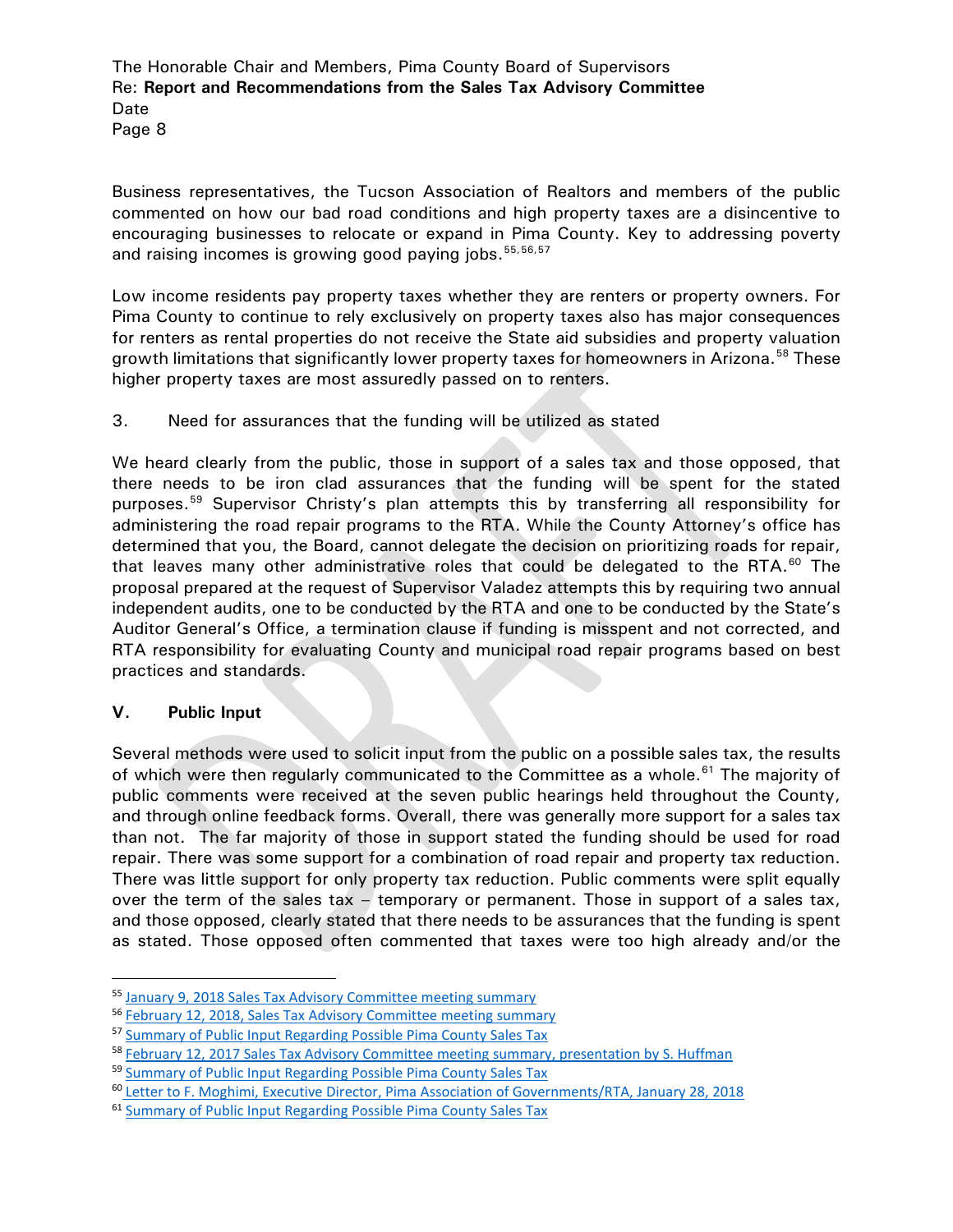Page 9

County should find funding for road repair within existing revenues. Feedback from the public has been incorporated throughout this report and is summarized in a separate report, Summary of Public Input Regarding Possible Pima County Sales Tax, which includes all of the public input received including summaries of each public hearing and meeting, a log of the online feedback forms showing each comment, and more. $62$ 

# **VI. Participation of the Board of Supervisors during our deliberations**

Clearly this is an issue that you, the Board, cares about as you have continually discussed it during your Board meetings that occurred during the tenure of this Committee. We thank you for recognizing the importance of this issue, the urgency to act on this issue now, and for your unanimous decision to undertake this public process and create our Committee. We also thank Supervisor Christy and Supervisor Valadez, in particular, for developing proposals and presenting them to us and to you, their fellow Board members.

# **VII. Recommendations**

These recommendations are based on all of the findings noted above, and in addition to the proposals and solutions presented to the Committee. It is the unanimous view of this Committee that the recommendations set forth below can be transformative as it relates to the road repair issue and other relevant issues important to the concerns and future needs of Pima County. The days of acting purely sequentially on major policy issues are an artifact of the past. The road repair issue has been exhaustively studied for years and analyzed for every possible option. This is the singular time to address the road repair and related maintenance issue for the long term benefit of Pima County residents. The direct financial impact our poor road conditions have on vehicle repair and maintence costs are well known direct costs, and coupled with the high property tax rate for the County, create barriers we have to overcome presently to attract new jobs, economic development, and retain our employment base.

**RECOMMENDATION 1: Yes, you, the Pima County Board of Supervisors, should adopt a sales tax for road repair and maintenance across Pima County and within cities and towns, but it must be limited in duration. We recommend 10 years and all expenditures must be monitored through trusted mechanisms like independent agencies, independent audits, and ongoing community involvement such as the Transportation Advisory Committee, and these monitoring mechanisms must be institutionalized through County ordinances and resolutions. The allocation of sales tax revenues should be enough to result in the full repair and maintenance of unincorporated Pima County paved roads, and be shared with cities and towns based on their proportional population.**

**RECOMMENDATION 2: The sales tax funds should be utilized, per the revenue projections over 10 years, and as demonstrated in the various scenarios presented to us, to also reduce the property tax rate. This property tax reduction option, or some variant of it, should be** 

<span id="page-8-0"></span> <sup>62</sup> [Summary of Public Input Regarding Possible Pima County Sales Tax](http://webcms.pima.gov/UserFiles/Servers/Server_6/File/Government/Transportation/Sales%20Tax%20Advisory%20Committee/Meeting%20Materials/2.28.2018%20Meeting/Draft%20summary%20of%20public%20input%20sales%20tax.pdf)